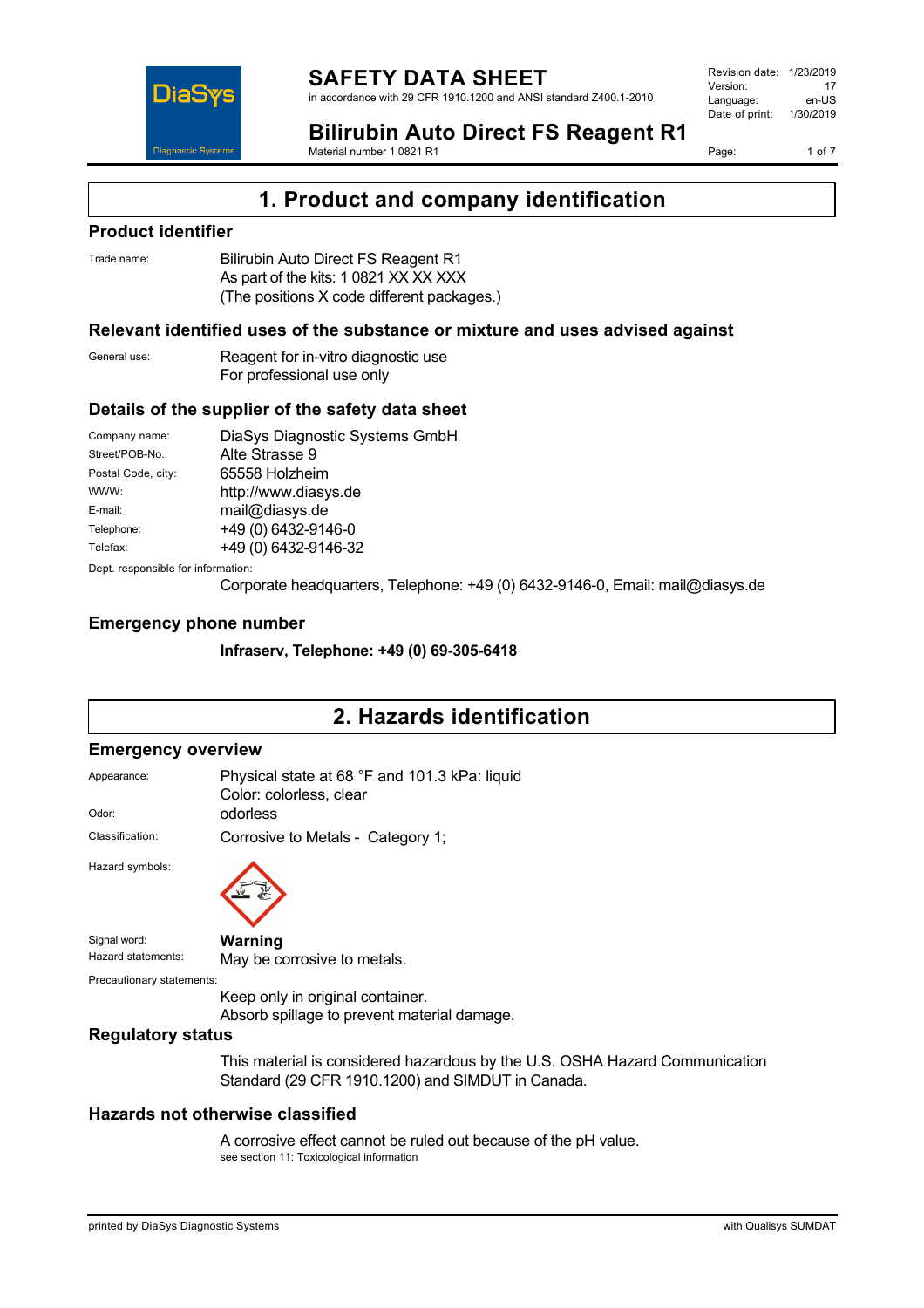

Page: 2 of 7

**Bilirubin Auto Direct FS Reagent R1** Material number 1 0821 R1

# **3. Composition / Information on ingredients**

Chemical characterization: aqueous solution

| Relevant ingredients:   |                     |          |                                                                                                         |
|-------------------------|---------------------|----------|---------------------------------------------------------------------------------------------------------|
| <b>CAS No.</b>          | Designation         | Content  | Classification                                                                                          |
| <b>CAS</b><br>5329-14-6 | Sulphamidic<br>acid | $< 1 \%$ | Skin Irritation - Category 2. Eye Irritation -<br>Category 2A. Aquatic toxicity - chronic - Category 3. |

|                         | 4. First aid measures                                                                                                                                                                                                                      |
|-------------------------|--------------------------------------------------------------------------------------------------------------------------------------------------------------------------------------------------------------------------------------------|
| In case of inhalation:  | Provide fresh air. Seek medical aid in case of troubles.                                                                                                                                                                                   |
| Following skin contact: | Take off contaminated clothing and wash it before reuse. After contact with skin, wash<br>immediately with plenty of water.<br>Cover with sterile dressing material to protect against infection. Seek medical attention.                  |
| After eye contact:      | Immediately flush eyes with plenty of flowing water for 10 to 15 minutes holding eyelids<br>apart. Remove contact lenses, if present and easy to do. Continue rinsing. Subsequently<br>seek the immediate attention of an ophthalmologist. |
| After swallowing:       | Never give anything by mouth to an unconscious person.<br>Rinse mouth immediately and drink plenty of water.<br>Do not induce vomiting. Risk of perforation!<br>Do not try to neutralize. Seek medical attention.                          |

### **Most important symptoms/effects, acute and delayed**

A corrosive effect cannot be ruled out because of the pH value. Can cause skin, eye and respiratory tract irritation.

### **Information to physician**

Treat symptomatically.

# **5. Fire fighting measures**

Flash point/flash point range:

not combustible

Auto-ignition temperature: No data available

Suitable extinguishing media:

Product is non-combustible. Extinguishing materials should therefore be selected according to surroundings.

# **Specific hazards arising from the chemical**

Fires in the immediate vicinity may cause the development of dangerous vapors. In case of fire may be liberated: Sulphur oxides, nitrogen oxides (NOx).

Protective equipment and precautions for firefighters:

In case of surrounding fires: Wear a self-contained breathing apparatus and chemical protective clothing.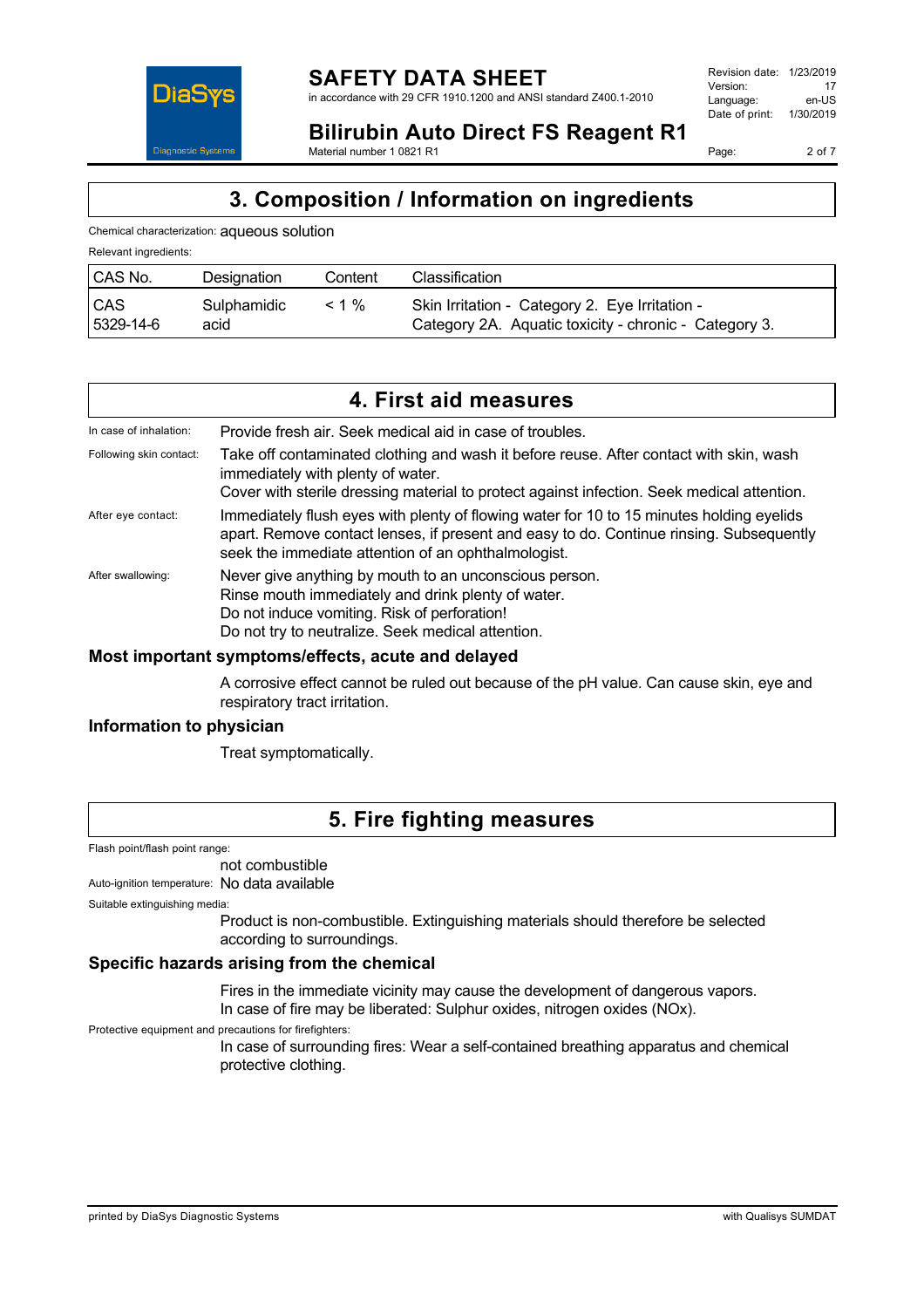

**Bilirubin Auto Direct FS Reagent R1** Material number 1 0821 R1

Page: 3 of 7

| 6. Accidental release measures |                                                                                                                                                                                        |  |
|--------------------------------|----------------------------------------------------------------------------------------------------------------------------------------------------------------------------------------|--|
| Personal precautions:          | Provide adequate ventilation. Do not breathe mist/vapors/spray. Wear appropriate<br>protective equipment.<br>Avoid contact with skin and eyes. Keep unprotected people away.           |  |
| Environmental precautions:     |                                                                                                                                                                                        |  |
|                                | Do not allow to penetrate into soil, waterbodies or drains.                                                                                                                            |  |
| Methods for clean-up:          | Soak up with absorbent materials such as sand, siliceus earth, acid- or universal binder.<br>Store in special closed containers and dispose of according to ordinance. Final cleaning. |  |

# **7. Handling and storage**

### **Handling**

Advices on safe handling: Provide adequate ventilation, and local exhaust as needed. Do not breathe mist/vapors/spray. Avoid contact with skin and eyes. Wear appropriate protective equipment. Wash hands before breaks and after work. Do not eat, drink or smoke when using this product. Take off immediately all contaminated clothing and wash it before reuse. Have eye wash bottle or eye rinse ready at work place.

### **Storage**

Requirements for storerooms and containers:

Keep containers tightly closed and at a temperature between 35.6 °F and 46.4 °F. Do not freeze. Protect from light. Keep sterile. Unsuitable materials: Metals Keep only in original container. Hints on joint storage: Keep away from food, drink and animal feedingstuffs.

# **8. Exposure controls / personal protection**

# **Engineering controls**

Provide for good ventilation or exhaust system or work with completely self-contained equipment.

See also information in chapter 7, section storage.

# **Personal protection equipment (PPE)**

| Eye/face protection             | Tightly sealed goggles according to OSHA Standard - 29 CFR: 1910.133 or ANSI<br>Z87.1-2010.                                                                                                                                                                                                               |
|---------------------------------|-----------------------------------------------------------------------------------------------------------------------------------------------------------------------------------------------------------------------------------------------------------------------------------------------------------|
| Skin protection                 | Wear suitable protective clothing.                                                                                                                                                                                                                                                                        |
|                                 | Protective gloves according to OSHA Standard - 29 CFR: 1910.138.<br>Glove material: Nitrile rubber-Layer thickness: 0.11 mm.<br>Breakthrough time: >480 min.<br>Observe glove manufacturer's instructions concerning penetrability and breakthrough time.                                                 |
| Respiratory protection:         | Use a breathing protection against vapors/aerosol.                                                                                                                                                                                                                                                        |
| General hygiene considerations: |                                                                                                                                                                                                                                                                                                           |
|                                 | Avoid contact with skin and eyes. Wash hands before breaks and after work. Do not<br>breathe mist/vapors/spray. Do not eat, drink or smoke when using this product. Take off<br>immediately all contaminated clothing and wash it before reuse. Have eye wash bottle or<br>eye rinse ready at work place. |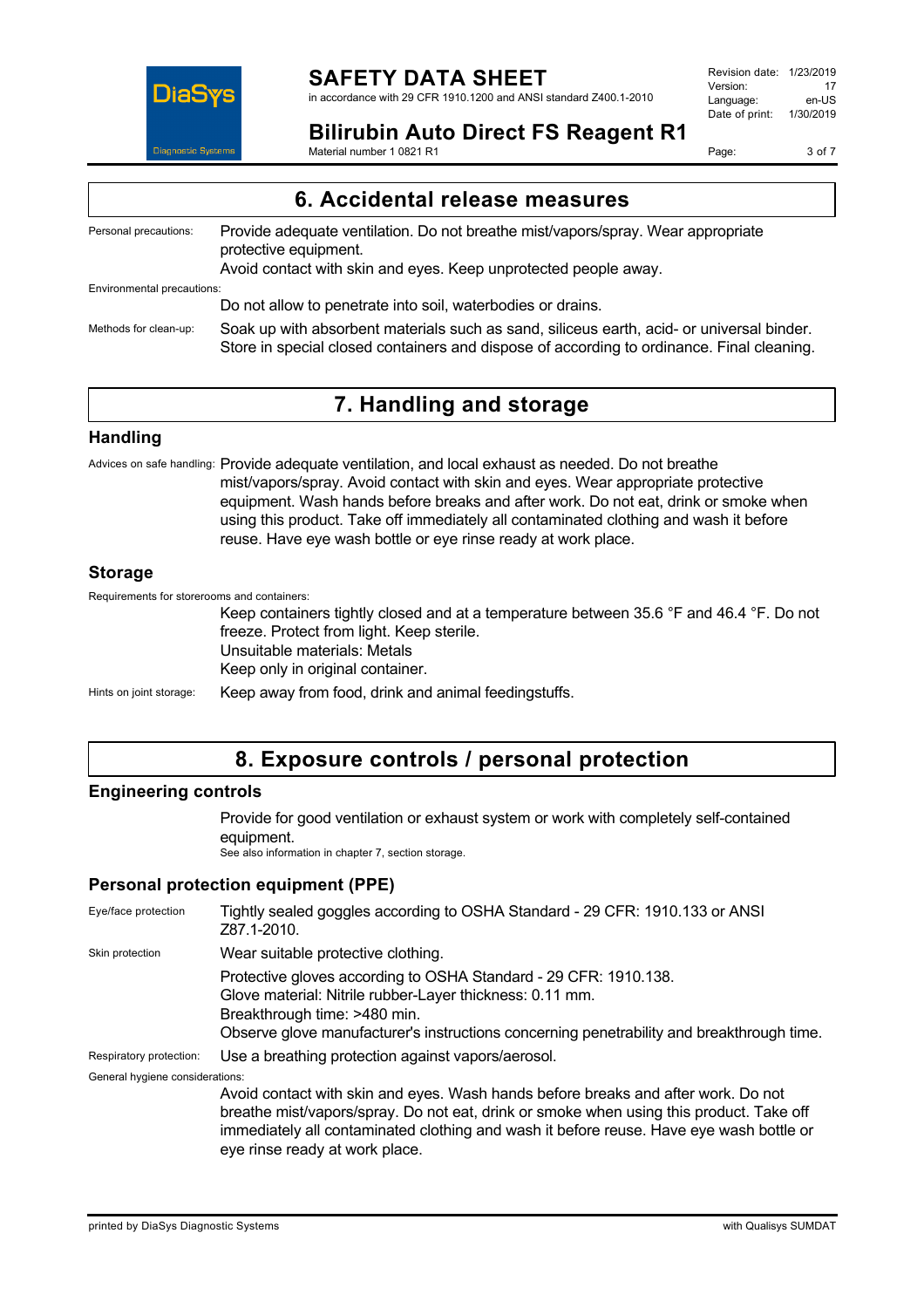

# **SAFETY DATA SHEET**

in accordance with 29 CFR 1910.1200 and ANSI standard Z400.1-2010

Revision date: 1/23/2019 Version: 17<br>
Language: en-US Language: Date of print: 1/30/2019

**Bilirubin Auto Direct FS Reagent R1** Material number 1 0821 R1

Page: 4 of 7

# **9. Physical and chemical properties**

# **Information on basic physical and chemical properties**

| Appearance:                              | Physical state at 68 °F and 101.3 kPa: liquid<br>Color: colorless, clear |
|------------------------------------------|--------------------------------------------------------------------------|
| Odor:                                    | odorless                                                                 |
| Odor threshold:                          | No data available                                                        |
| pH value:                                | at 77 °F: 1.1                                                            |
| Melting point/freezing point:            | No data available                                                        |
| Initial boiling point and boiling range: | No data available                                                        |
| Flash point/flash point range:           | not combustible                                                          |
| Evaporation rate:                        | No data available                                                        |
| Flammability:                            | No data available                                                        |
| Explosion limits:                        | No data available                                                        |
| Vapor pressure:                          | No data available                                                        |
| Vapor density:                           | No data available                                                        |
| Density:                                 | at 68 °F: 1,0103 g/mL                                                    |
| Water solubility:                        | at 68 °F: completely miscible                                            |
| Partition coefficient: n-octanol/water:  | No data available                                                        |
| Auto-ignition temperature:               | No data available                                                        |
| Thermal decomposition:                   | No data available                                                        |
| Additional information:                  | No data available                                                        |

# **10. Stability and reactivity**

| Reactivity:                        | May be corrosive to metals.                                                                    |  |
|------------------------------------|------------------------------------------------------------------------------------------------|--|
| Chemical stability:                | Stable under recommended storage conditions.                                                   |  |
| Possibility of hazardous reactions | No hazardous reaction when handled and stored according to provisions.                         |  |
| Conditions to avoid:               | Keep away from heat.                                                                           |  |
| Incompatible materials:            | alkalis, metals                                                                                |  |
| Hazardous decomposition products:  | No hazardous decomposition products when regulations for storage and handling are<br>observed. |  |
| Thermal decomposition:             | No data available                                                                              |  |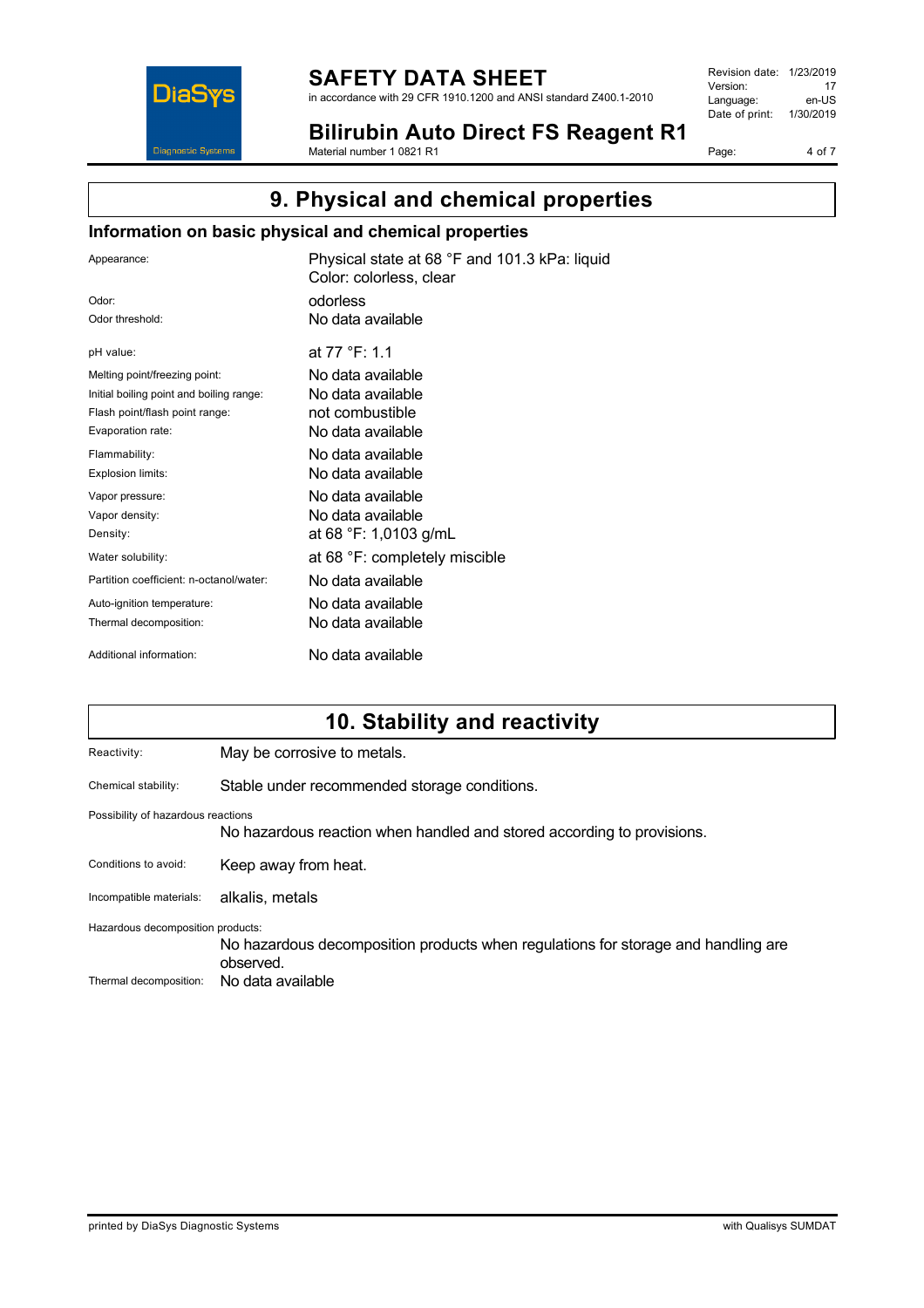

in accordance with 29 CFR 1910.1200 and ANSI standard Z400.1-2010

Revision date: 1/23/2019 Version: 17<br>Language: en-LIS Language: Date of print: 1/30/2019

**Bilirubin Auto Direct FS Reagent R1** Material number 1 0821 R1

Page: 5 of 7

# **11. Toxicological information**

### **Toxicological tests**

Toxicological effects: Acute toxicity (oral): Lack of data. Acute toxicity (dermal): Lack of data. Acute toxicity (inhalative): Lack of data. Skin corrosion/irritation: Lack of data. Serious eye damage/irritation: Lack of data. Sensitisation to the respiratory tract: Lack of data. Skin sensitisation: Lack of data. Germ cell mutagenicity/Genotoxicity: Lack of data. Carcinogenicity: Lack of data. Reproductive toxicity: Lack of data. Effects on or via lactation: Lack of data. Specific target organ toxicity (single exposure): Lack of data. Specific target organ toxicity (repeated exposure): Lack of data. Aspiration hazard: Lack of data.

#### **Symptoms**

A corrosive effect cannot be ruled out because of the pH value. Can cause skin, eye and respiratory tract irritation.

# **12. Ecological information**

#### **Ecotoxicity**

Aquatic toxicity: Harmful effects on water organisms by modification of pH-value.

### **Mobility in soil**

No data available

### **Persistence and degradability**

Further details: No data available

# **Additional ecological information**

General information: Do not allow to enter into ground-water, surface water or drains.

# **13. Disposal considerations**

#### **Product**

Recommendation: Special waste. Dispose of waste according to applicable legislation.

### **Contaminated packaging**

Recommendation: Dispose of waste according to applicable legislation. Non-contaminated packages may be recycled.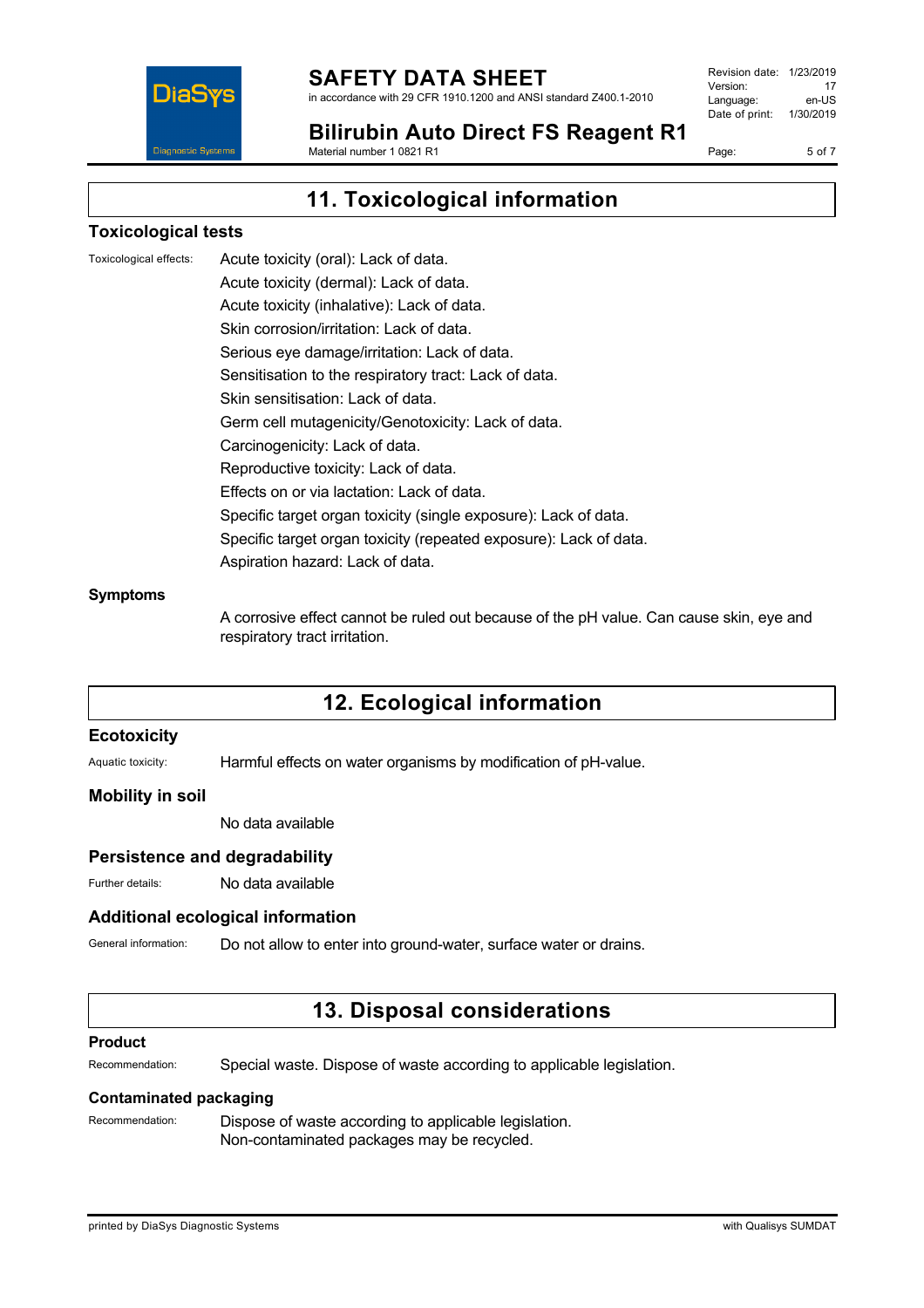# **SAFETY DATA SHEET**

in accordance with 29 CFR 1910.1200 and ANSI standard Z400.1-2010

| Revision date: | 1/23/2019 |
|----------------|-----------|
| Version:       | 17        |
| Language:      | en-US     |
| Date of print: | 1/30/2019 |
|                |           |

Page: 6 of 7

**DiaSys** Diagnostic System

#### **Bilirubin Auto Direct FS Reagent R1** Material number 1 0821 R1

**14. Transport information**

# **USA: Department of Transportation (DOT)**

| Identification number:                            | <b>UN3264</b>                                                                       | $\mathbb{R}$<br>$\sqrt{v}$ |
|---------------------------------------------------|-------------------------------------------------------------------------------------|----------------------------|
| Proper shipping name:                             | UN 3264, CORROSIVE LIQUID, ACIDIC, INORGANIC, N.O.S.<br>(Sulphamidic acid), mixture |                            |
| Hazard class or Division:                         | 8                                                                                   | 8                          |
| Packing Group:                                    | Ш                                                                                   |                            |
| Labels:                                           | 8                                                                                   |                            |
| Symbols:                                          | G                                                                                   |                            |
| Special provisions:                               | IB3, T7, TP1, TP28                                                                  |                            |
| Packaging - Exceptions:                           | 154                                                                                 |                            |
| Packaging - Non-bulk:                             | 203                                                                                 |                            |
| Packaging - Bulk:                                 | 241                                                                                 |                            |
| Quantity limitations - Passenger aircraft / rail: |                                                                                     |                            |
|                                                   | 5L                                                                                  |                            |
| Quantity limitations - Cargo only:                | 60 L                                                                                |                            |
| Vessel stowage - Location:                        | A                                                                                   |                            |
| Vessel stowage - Other:                           | 40                                                                                  |                            |
| Sea transport (IMDG)                              |                                                                                     |                            |
| UN number:                                        | <b>UN 3264</b>                                                                      |                            |
| Proper shipping name:                             | UN 3264, CORROSIVE LIQUID, ACIDIC, INORGANIC, N.O.S.<br>(Sulphamidic acid), mixture |                            |
| Class or division, Subsidary risk:                | Class 8, Subrisk -                                                                  |                            |
| Packing Group:                                    | Ш                                                                                   |                            |
| EmS:                                              | F-A, S-B                                                                            |                            |
| Special provisions:                               | 223, 274                                                                            |                            |
| Limited quantities:                               | 5L                                                                                  |                            |
| Excepted quantities:                              | E1                                                                                  |                            |
| Contaminated packaging - Instructions:            | P001, LP01                                                                          |                            |
| Contaminated packaging - Provisions:              |                                                                                     |                            |
| <b>IBC</b> - Instructions:                        | IBC03                                                                               |                            |
| IBC - Provisions:                                 |                                                                                     |                            |
| Tank instructions - IMO:                          |                                                                                     |                            |
| Tank instructions - UN:                           | T7                                                                                  |                            |
| Tank instructions - Provisions:                   | <b>TP1, TP28</b>                                                                    |                            |
| Stowage and handling:                             | Category A. SW2                                                                     |                            |
| Properties and observations:                      | Causes burns to skin, eyes and mucous membranes.                                    |                            |
| Marine pollutant:                                 | no                                                                                  |                            |
| Segregation group:                                | 1                                                                                   |                            |